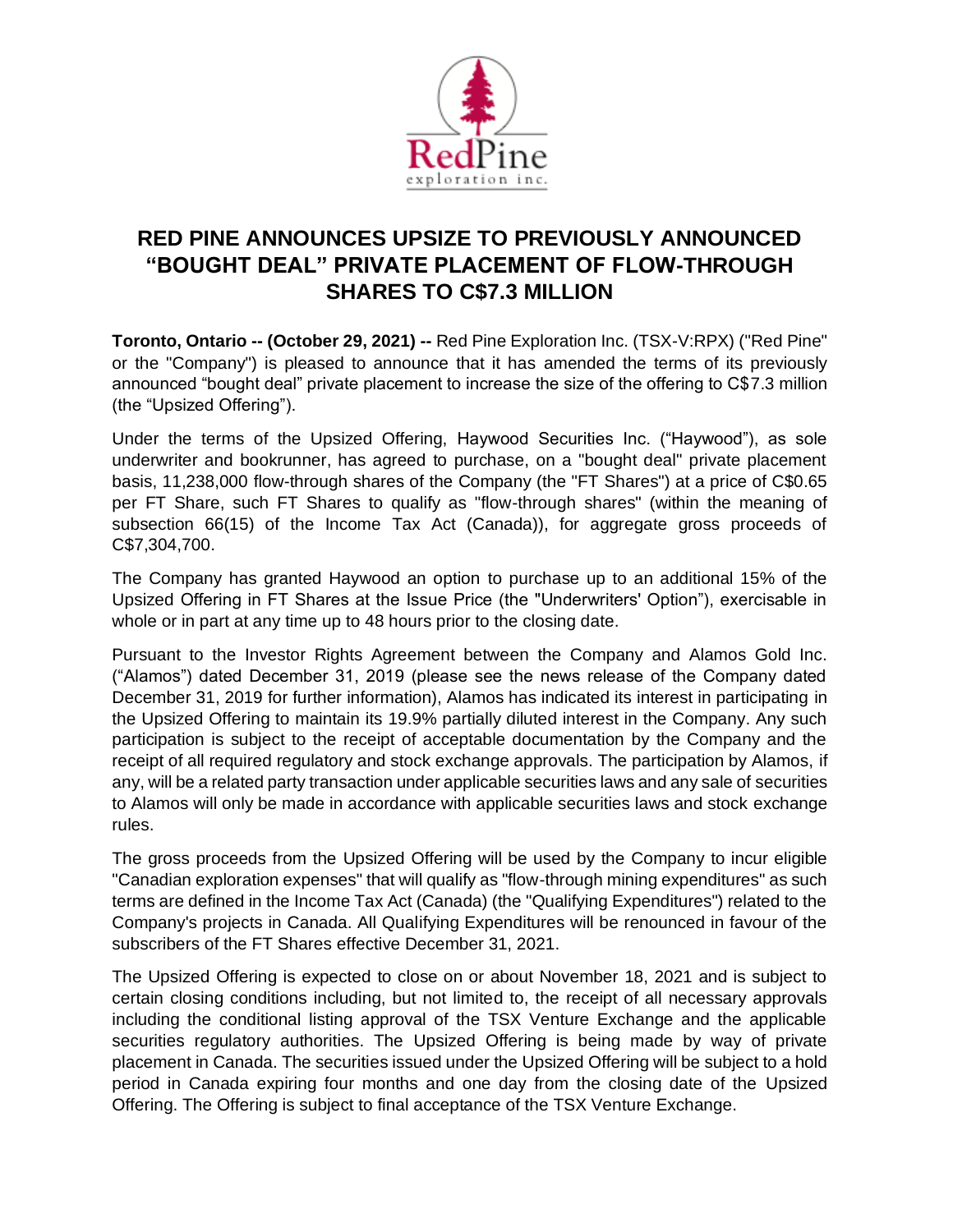

In consideration for its services, the Company has agreed to pay Haywood a cash commission equal to 6.0% of the gross proceeds from the Upsized Offering and that number of nontransferable compensation options (the "Compensation Options") as is equal to 6.0% of the aggregate number of FT Shares sold under the Upsized Offering. Each Compensation Option is exercisable to acquire one common share of the Company at a price of C\$0.50 for a period of 24 months from the closing date of the Upsized Offering.

The securities offered have not been registered under the U.S. Securities Act of 1933, as amended, and may not be offered or sold in the United States absent registration or an applicable exemption from the registration requirements. This press release shall not constitute an offer to sell or the solicitation of an offer to buy nor shall there be any sale of the securities in any State in which such offer, solicitation or sale would be unlawful.

## **About Red Pine Exploration Inc.**

Red Pine Exploration Inc. is a gold exploration company headquartered in Toronto, Ontario, Canada. The Company's common shares trade on the TSX Venture Exchange under the symbol "RPX".

The Wawa Gold Project is in the Michipicoten greenstone belt of Ontario, a region that has seen major investment by several producers in the last five years. Its land package hosts numerous historic gold mines and is over 6,900 hectares in size. The Company's Chairman of the Board is Paul Martin, the former CEO of Detour Gold. The Board has extensive and diverse experience at such entities as Alamos, Barrick, Generation Mining, Detour Gold and Paramount Gold Nevada Corp. Led by Quentin Yarie, CEO, who has over 25 years of experience in mineral exploration, Red Pine is strengthening its position as a major mineral exploration and development player in the Michipicoten region.

For more information about the Company, visit www.redpineexp.com

Or contact:

Quentin Yarie, President and CEO, (416) 364-7024, qyarie@redpineexp.com

Or

Tara Asfour, Investor Relations Manager, (514) 833-1957 tasfour@redpineexp.com

*Neither TSX Venture Exchange nor its Regulation Services Provider (as that term is defined in policies of the TSX Venture Exchange) accepts responsibility for the adequacy or accuracy of this release.*

*This News Release contains forward-looking statements. In some cases, you can identify forward-looking statements by terminology such as "may", "should", "expects", "plans", "anticipates", "believes", "estimates", "predicts", "potential" or "continue" or the negative of these terms or other comparable terminology. These statements are only predictions and involve*